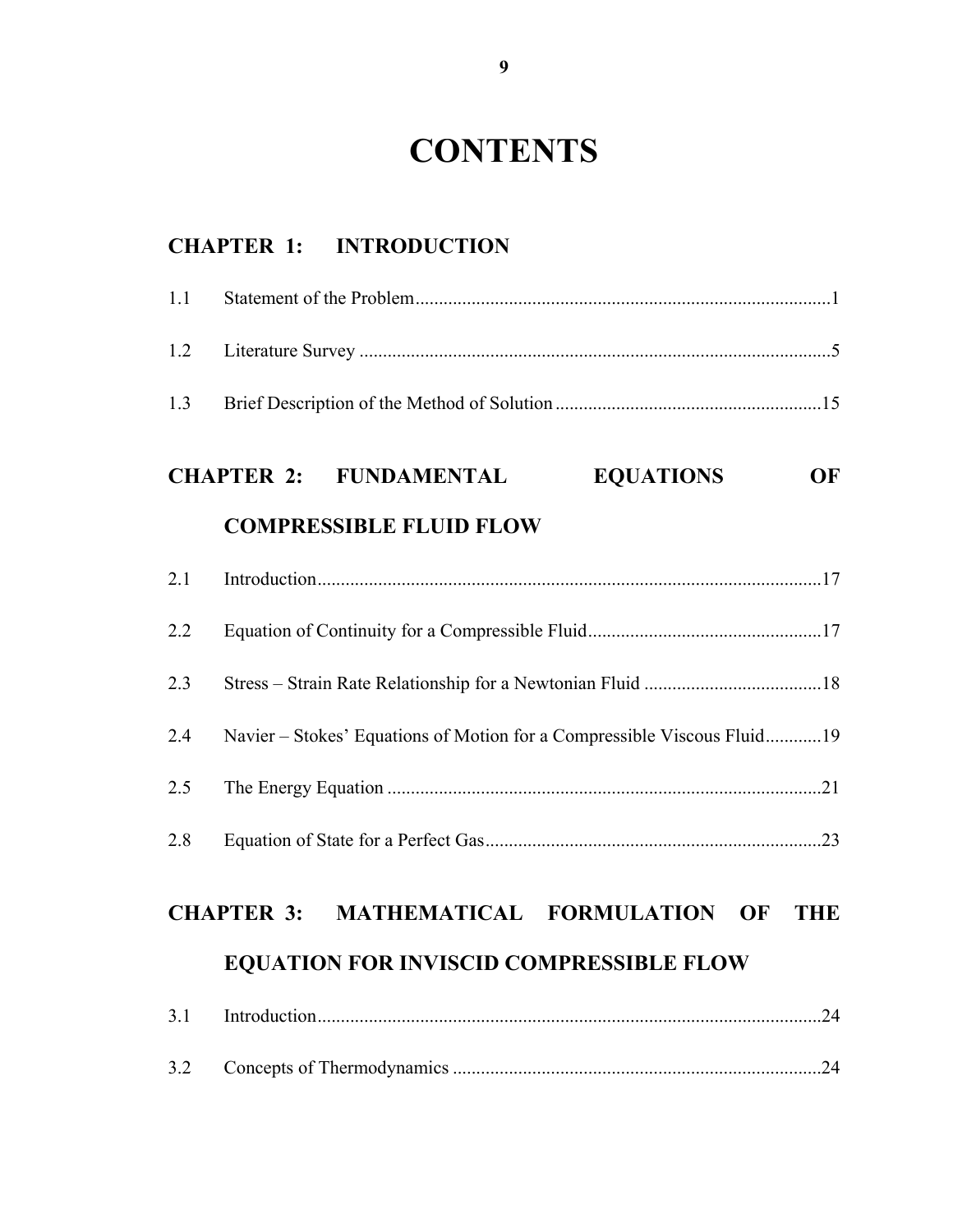| 3.3  |                                                                                   |
|------|-----------------------------------------------------------------------------------|
| 3.4  |                                                                                   |
| 3.5  |                                                                                   |
| 3.6  |                                                                                   |
| 3.7  | General Relationships Between Pressure, Specific Volume, and Temperature29        |
|      |                                                                                   |
| 3.8  |                                                                                   |
| 3.9  |                                                                                   |
| 3.10 |                                                                                   |
| 3.11 |                                                                                   |
| 3.12 |                                                                                   |
| 3.13 | Isentropic and Non – Insentropic Inviscid Compressible Flows 35                   |
| 3.14 |                                                                                   |
|      | 3.15 Mathematical Formulation of the Equation for Irrotational Isentropic Flow 39 |
|      | CHAPTER 4: MATHEMATICAL FORMULATION OF THE                                        |
|      | <b>EQUATIONS FOR BOUNDARY ELEMENT METHODS</b>                                     |
| 4.1  |                                                                                   |
| 4.2  |                                                                                   |
|      | Mathematical Formulation of the Equation for the Direct Boundary Element          |
|      |                                                                                   |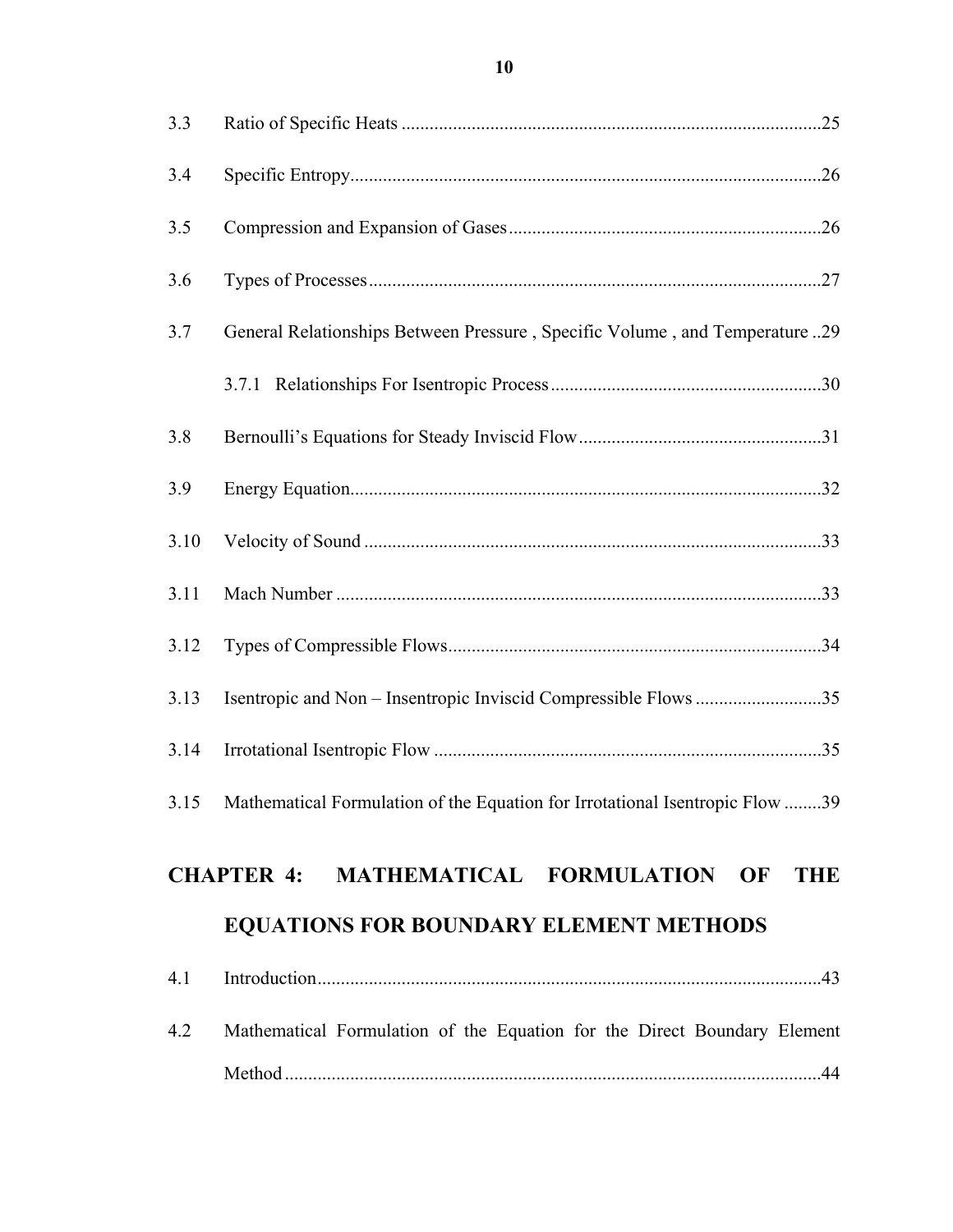| 4.3                                                             | Mathematical Formulation of the Equation for the Indirect Method54            |  |
|-----------------------------------------------------------------|-------------------------------------------------------------------------------|--|
|                                                                 | <b>MATRIX FORMULATION OF THE BOUNDARY</b><br><b>CHAPTER 5:</b>                |  |
|                                                                 | <b>INTEGRAL EQUATION</b>                                                      |  |
| 5.1                                                             |                                                                               |  |
| 5.2                                                             |                                                                               |  |
| 5.3                                                             |                                                                               |  |
| 5.4                                                             |                                                                               |  |
| 5.6                                                             |                                                                               |  |
| 5.7                                                             | Analytical Evaluation of Coefficient of Integrals for Two-Dimensional Case 72 |  |
| 5.8                                                             |                                                                               |  |
| <b>BOUNDARY ELEMENT METHODS APPLIED TO</b><br><b>CHAPTER 6:</b> |                                                                               |  |
|                                                                 | <b>POTENTIAL FLOW PROBLEMS</b>                                                |  |
| 6.1                                                             |                                                                               |  |

| 6.2 |  |
|-----|--|
|     |  |
|     |  |
| 6.3 |  |
|     |  |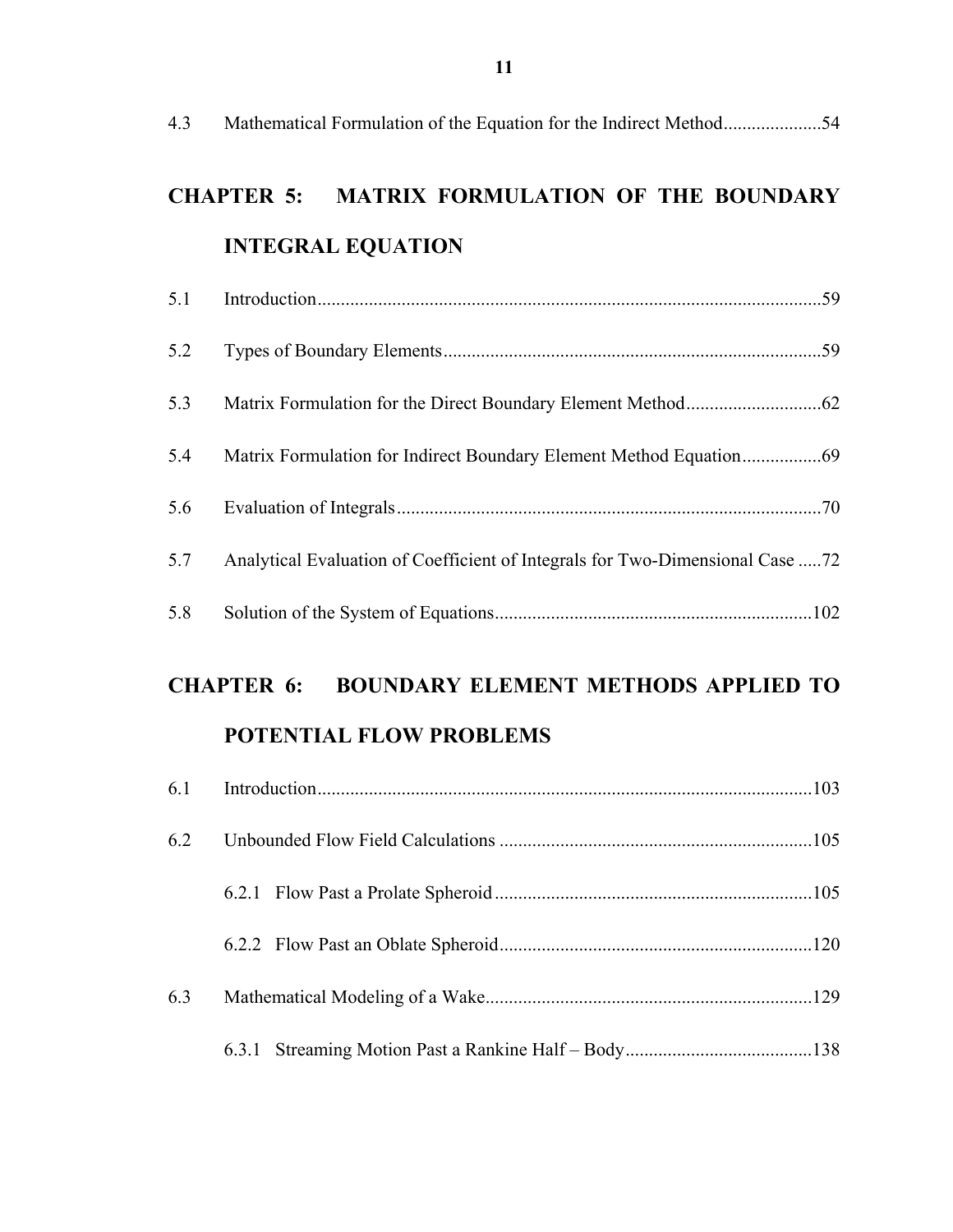# **CHAPTER 7: BOUNDARY ELEMENT METHODS FOR COMPRESSIBLE FLUID FLOW PROBLEMS**

| 7.1  |                                                                      |  |
|------|----------------------------------------------------------------------|--|
| 7.2  |                                                                      |  |
| 7.3  |                                                                      |  |
| 7.4  | Unbounded Flow Field Calculations Using Boundary Element Methods150  |  |
|      |                                                                      |  |
|      |                                                                      |  |
|      |                                                                      |  |
|      |                                                                      |  |
| 7.5  | Direct Boundary Element Method for Constant Element Approach156      |  |
| 7.6  | Matrix Formulation for Direct Constant Boundary Element Approach 157 |  |
| 7.7  | Direct Boundary Element Method for Linear Element Approach164        |  |
| 7.8  |                                                                      |  |
|      | 7.8.1                                                                |  |
|      |                                                                      |  |
| 7.9  | Indirect Boundary Element Method for Linear Element Approach 180     |  |
| 7.10 |                                                                      |  |
| 7.11 |                                                                      |  |